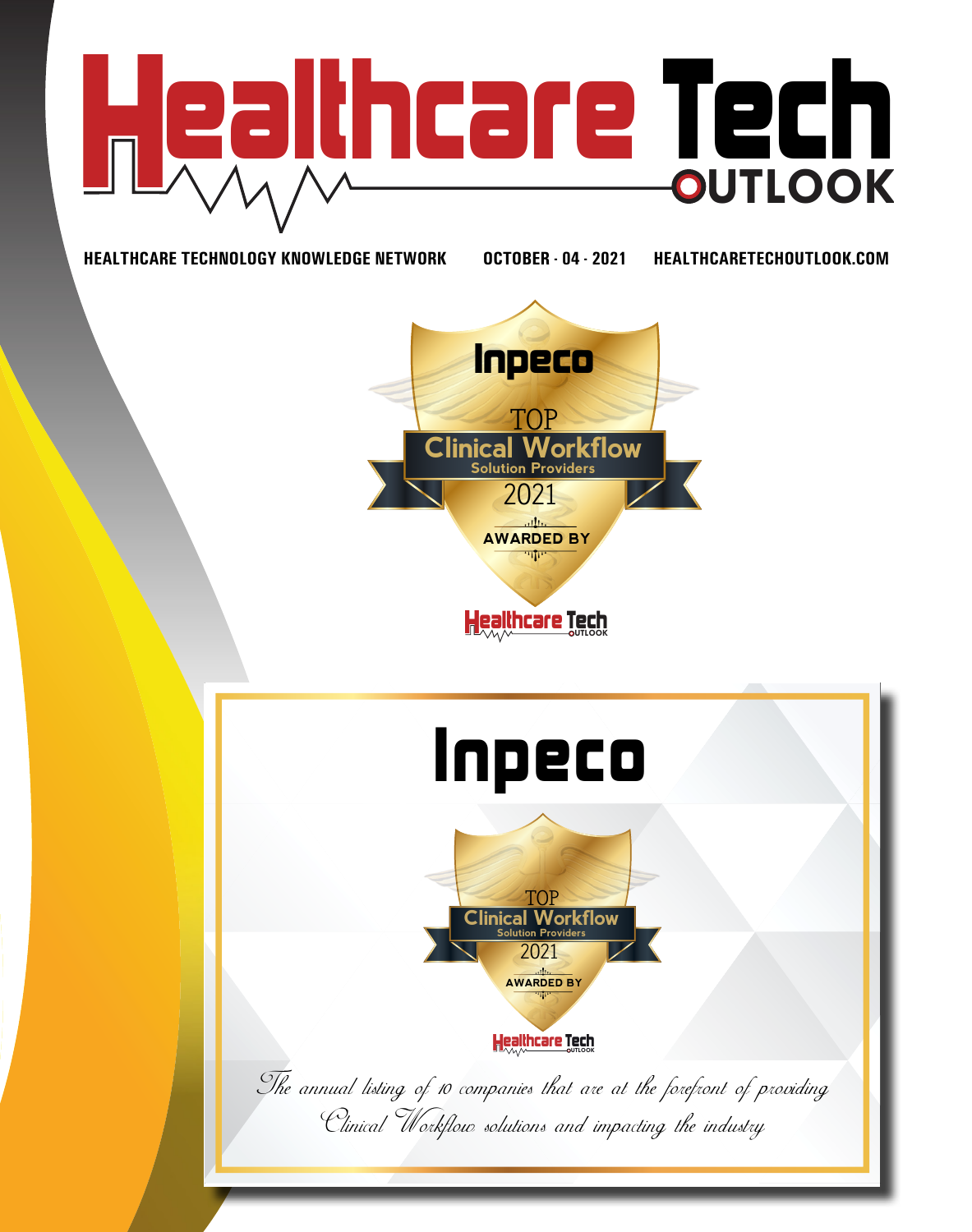

## Inpeco **Automating and Streamlining Clinical Workflow**

 $\overline{\phantom{0}}$  of n just a year and a half, the world has completely changed. The global healthcare sector is still grappling with stopping the spread of the virus. To assist in this effort, pharma leaders are accelerating the production of essential drugs and vaccines to aid the frontline healthcare providers. However, the fact is pharma and life science organizations can no longer rely on traditional workflow processes when catering to the rising needs of patients across the world.

At this juncture, the looming question for these pharma organizations is, "How to promptly obtain the necessary data for trials to ensure no time is wasted on future treatment releases?"

For many leading players in the pharmaceutical sector and healthcare systems worldwide, the answer is Inpeco—a global leader in total laboratory automation. The company has cemented its cornerstone around stateof-the-art advanced robotic automated systems to help clinicians perform more tasks and achieve better outcomes in less time. Today, hospitals and clinical laboratories around the world leverage Inpeco's technology to integrate laboratory data and eliminate human errors from their processes. Moreover, Inpeco's systems guarantee exceptional traceability within a rigorous process control of the specimen sample. "The primary purpose behind our workflow solutions is to facilitate the highest quality processes to enable favorable outcomes for the patients," says Maricel Roberts, President, and Head of Business Development, Inpeco, Americas.

Interestingly, Inpeco's origin dates back to the 90s, rooted in founder Gian Andrea Pedrazzini's laboratory solution—robotic arms and track systems for moving tubes in and out of analyzers. Pedrazzini sought to automate the manual steps of routing and preparing specimens in the laboratory with the hope of eliminating potential human errors. Today, his dream has come true, with Inpeco relentlessly empowering organizations around the world to automate and streamline their clinical laboratory workflows.



"Although organizations seek to automate their laboratory workflows, most of the time, they won't have the expertise or knowledge of seamlessly implementing automation systems without affecting the integrity of their workflow," mentions Ludovico Donegani, Innovation and Workflow Director, Inpeco, North America. Even if they try to outsource the implementation, they find it difficult to identify the right partner that can meet their exact requirements.

For this very reason, Inpeco begins its onboarding processing by first understanding each need of the client. Donegani and his group of mechatronics engineers meet with every team at the client site and analyze their current workflow before collecting relevant data to design the future state of the automation roadmap. Once the future state roadmap is defined, Inpeco proceeds to the simulation phase, where it uses the laboratory's informatics